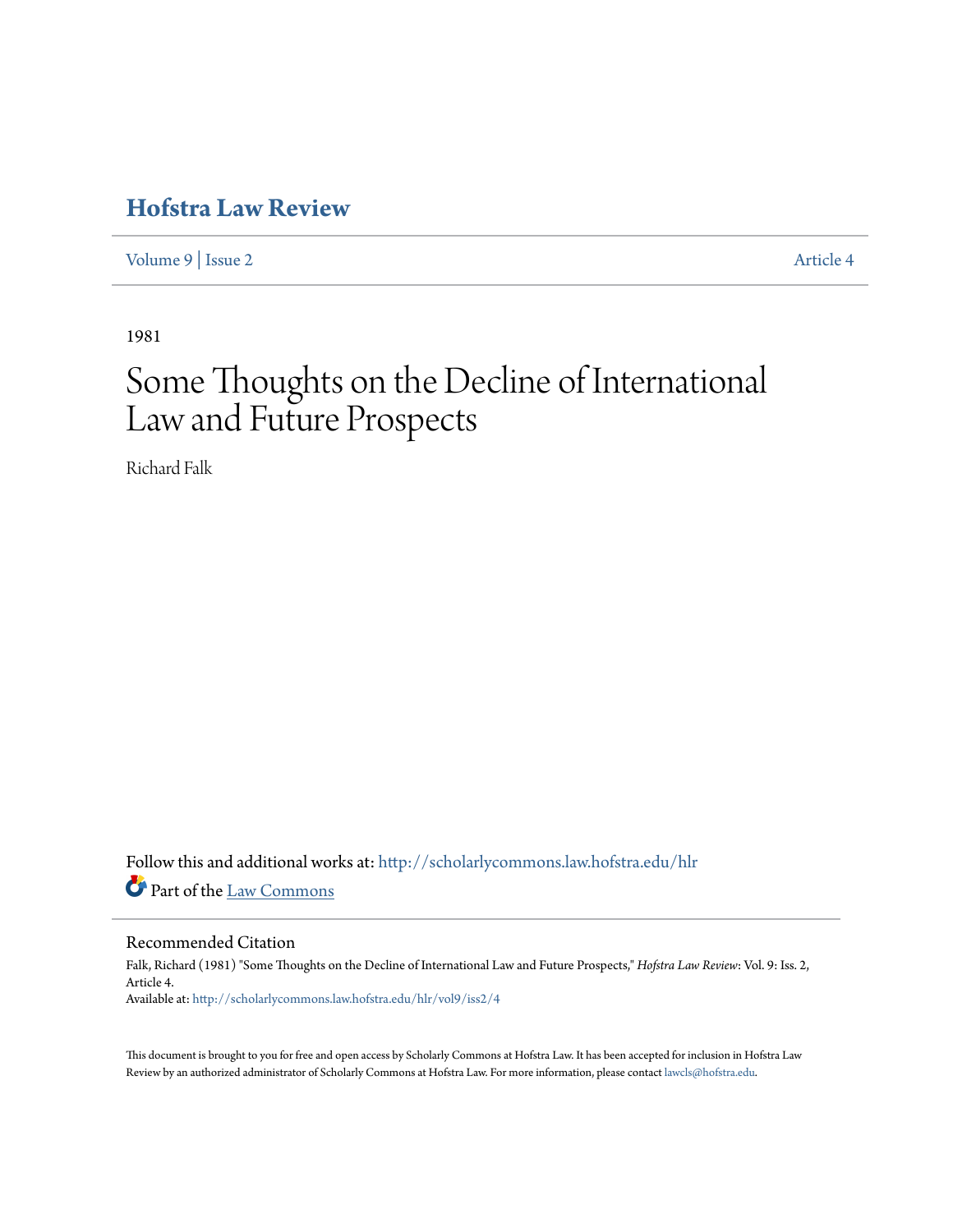## **SOME THOUGHTS ON** THE **DECLINE** OF INTERNATIONAL LAW **AND FUTURE** PROSPECTS

## *Richard Falk\**

For those who have believed that international law and the United Nations could contribute to an ever-strengthening prospect of benign world order, it is especially necessary to be toughminded at this time about the limitations of law and international organization. We are at one of the weakest points of our century in coming to terms with the fundamental challenges in international life. This is not the moment to celebrate the achievements of international law. It is a time to acknowledge that the relevance of international law is declining with respect to the great world-order issues of the day. This bleak assessment is bleaker still when it is acknowledged that international law has never been a truly effective force in relation to these issues. So decline represents regression from "weak" to "weaker."

In September 1980, we witnessed for the first time since World War I an example of one country attacking another-Iraq attacking Iran-while the world looked on with indifference. Both superpowers have suggested that this is a context where noninvolvement is the appropriate response. Nor has a dissident voice of any significance been raised in the United Nations or elsewhere in international society. To me, this represents a monumental, unacknowledged retreat from the post-World War I notion that aggression is the most severe form of disruption of international life and that the appropriate response to aggression is not indifference and noninvolvement. At Nuremberg and Tokyo, individuals were executed because they engaged in crimes against the peace. The

<sup>\*</sup> Albert G. Milbank Professor of International Law and Practice, Princeton University. These thoughts were originally conceived for an address delivered at the Annual Conference of the Canadian Council of International Law and the United Nations Association in Ottawa, Ontario on Oct. 25, 1980.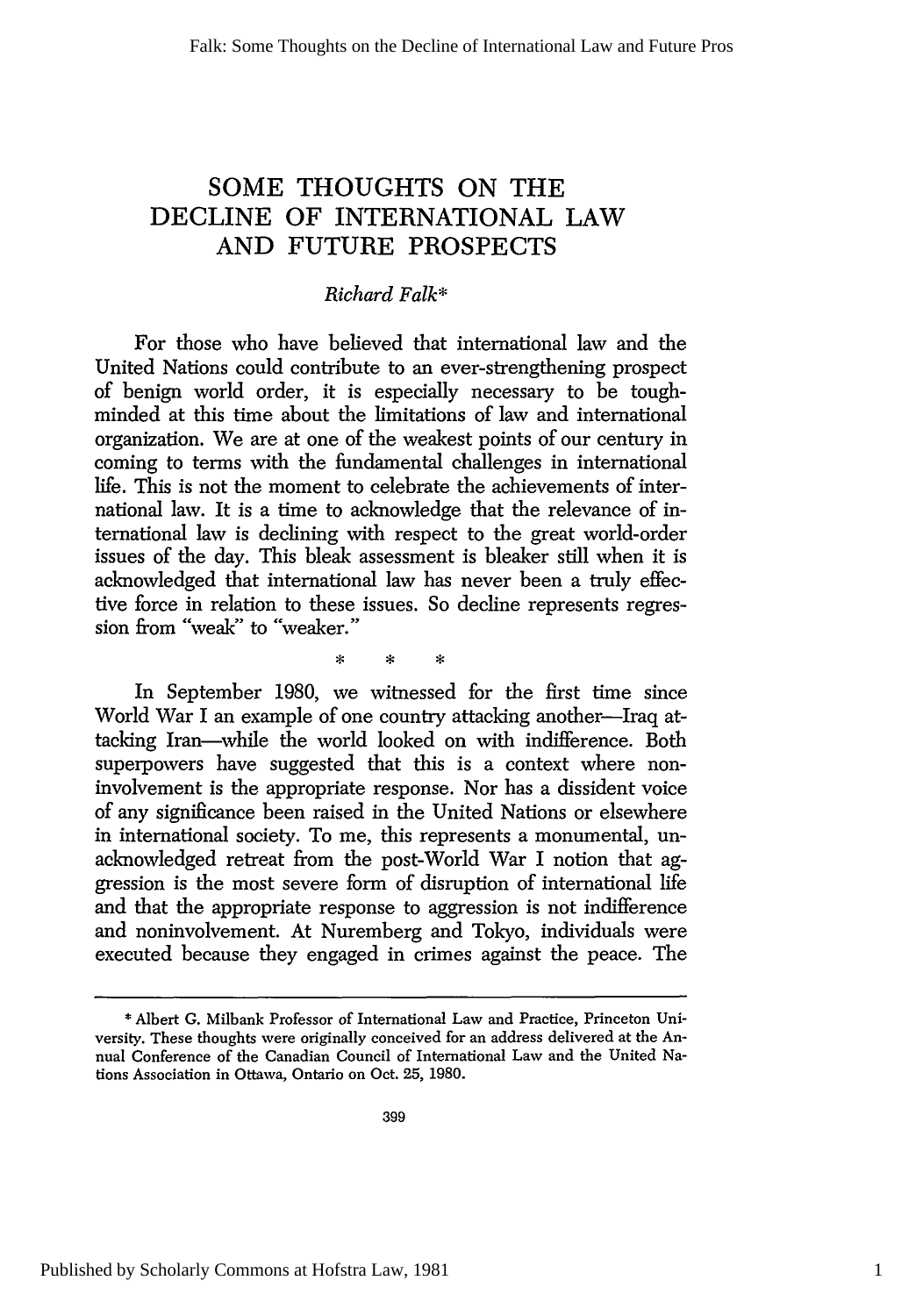400

Nuremberg Judgment itself declared that the planned waging of an agressive war is the most severe crime of all, encompassing all other crimes.<sup>1</sup>

Admittedly, there are opportunistic reasons for what I call a normative relapse in the Iraq-Iran situation. Ayatollah Khomeini is unpopular with the governments of both the Western and Eastern worlds. But if we say that an unpopular government or political process is fair game for those who would use force to alter the political status quo, then we reestablish war as a legitimate instrument of foreign policy and abandon the normative effort of this century to oppose aggression under all circumstances. Compare 1956, for instance, when Britain and France, the closest allies of the United States, invaded Nasser's Egypt. Egypt was very unpopular in the West at that time, since it had recently nationalized the Suez Canal and established positive contacts with the Soviet Union. Despite all that, the tradition of opposing aggression was then so strong that the United States at least took a position on the side of Egypt and supported restoring the territorial status quo. The significance of the Iraq-Iran War is not only international society's failure to oppose a well-recognized case of aggression, but that this stance is opening the way for what will be the worst feature of the emerging decade—the prospect of resource warfare. More fundamental than distaste for Khomeini and his Islamic Revolution is the conviction in Washington and elsewhere in the West that the only way to preserve Western preeminence and prosperity is by reacquiring the freedom to use force in controlling Persian Gulf oil and possibly African mineral wealth. Not only does this represent a normative relapse, but it is exeedingly dangerous from a pragmatic point of view. Discussions concerning the establishment and mission of the rapid-deployment force-a mobile strike force for Western interventionary diplomacy in the Middle East—have been oblivious to international law's constraints and have lacked acceptance of accountability to international society or the United Nations for use of force. Since it has been accepted that the danger to Western interests in the Persian Gulf arises more from internal developments within the region than from external threats, even the color of a legal justification is nullified.

http://scholarlycommons.law.hofstra.edu/hlr/vol9/iss2/4

<sup>1. 1</sup> **INTERNATIONAL** MILITARY **TRIBUNAL,** TRIAL OF THE MAJOR **WAR** CRIMI-**NALS** 186 (1947).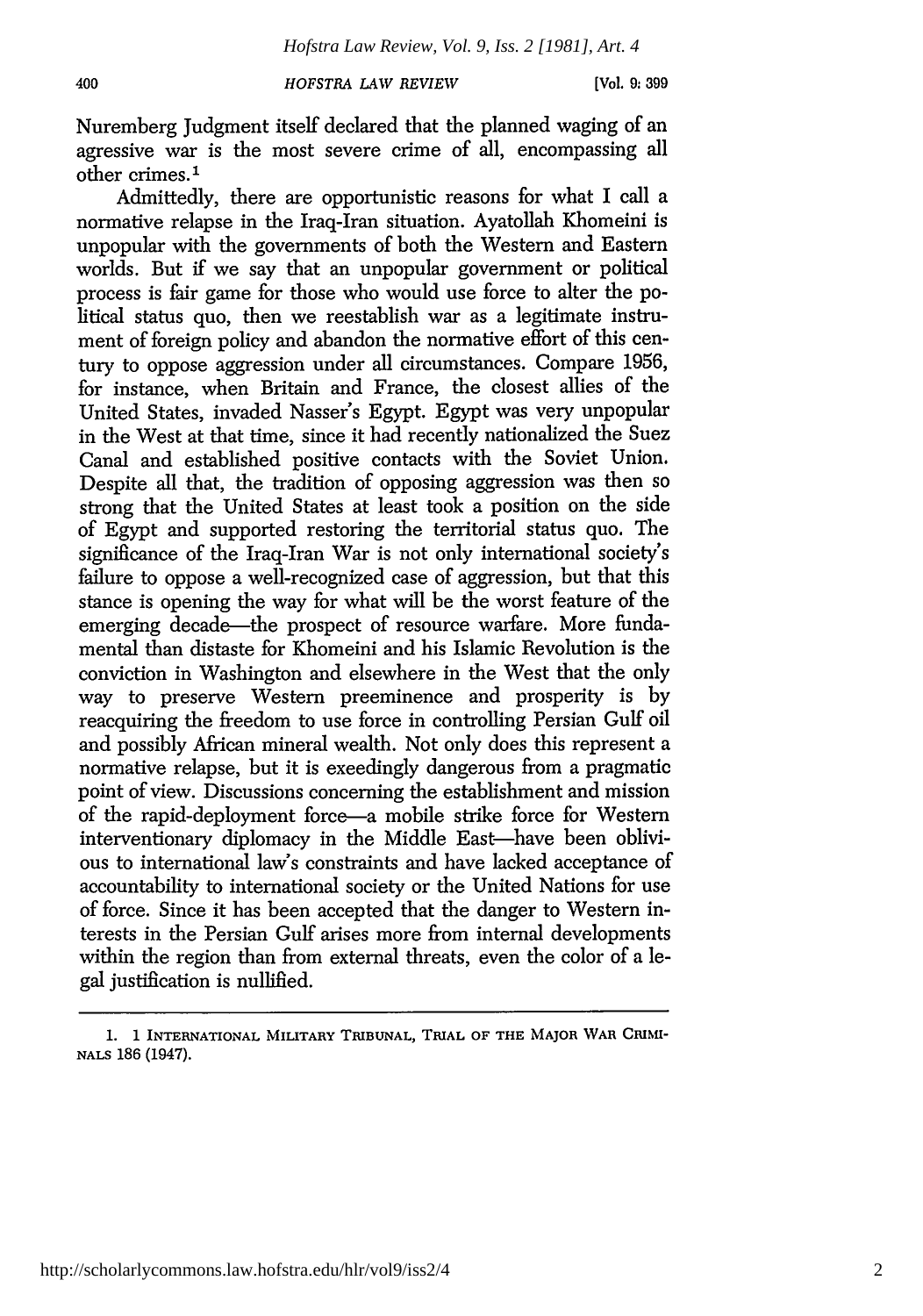401

This analysis suggests two things: First, there is a perceived right of intervention to avoid the outcome of national revolutions that are likely to occur in a region where many of the governments are isolated from their own people, retaining power by relying on repressive force. It is extraordinary that the United States has not learned that you cannot smash a national revolution with superior military power. One would have hoped that this was the Vietnam War's primary lesson, a lesson reinforced by the fall of the Shah in Iran. Most students of the Iranian experience conclude that the Shah was overarmed and that excessive arms failed to bolster his security. Yet, the first reaction to the Shah's fall was to send Secretary of Defense Harold Brown to other Persian Gulf countries with an offer of additional military equipment, as if to suggest that the Shah's collapse occurred because he was underarmed.

Second, a fundamental political question is in the background: Why do smart people keep making stupid policies? Despite its rhetorical tone, this is not a trivial question. I assume that smart people are making these policies and that they are loyal in the conventional sense of the term. This is not a matter of subversion at the highest level of empire; American policymakers are sincere in their efforts to protect national and Western interests. Yet, these leaders persist in doing things that do not work. We understand about natural phenomena that have undesirable effects, but are uncontrollable. We understand that a volcano like Mt. St. Helens erupts and that one gets out of its way to avoid harm. We do not yet understand that a national revolution is a political analogue to a volcano, a human eruption of discontent that cannot be controlled by external military power. There was a time when a detachment of Marines sent into a country in the Western hemisphere was successful in reestablishing the domestic structure of domination. A distinctive feature of recent history, however, is the process of decolonialization and the struggle against control of the world's economic, cultural, and political destiny by Western civilizations. That struggle is still going on. The drive toward self-determination is a powerful, inexorable force. The effort to smash it by military means has the adverse consequence of killing many people and undermining the self-esteem of the intervening power, therefore calling into question its basic moral and political character. But, it does not reverse the historical process. You cannot quiet political volcanoes any more than you can quiet Mt. St. Helens.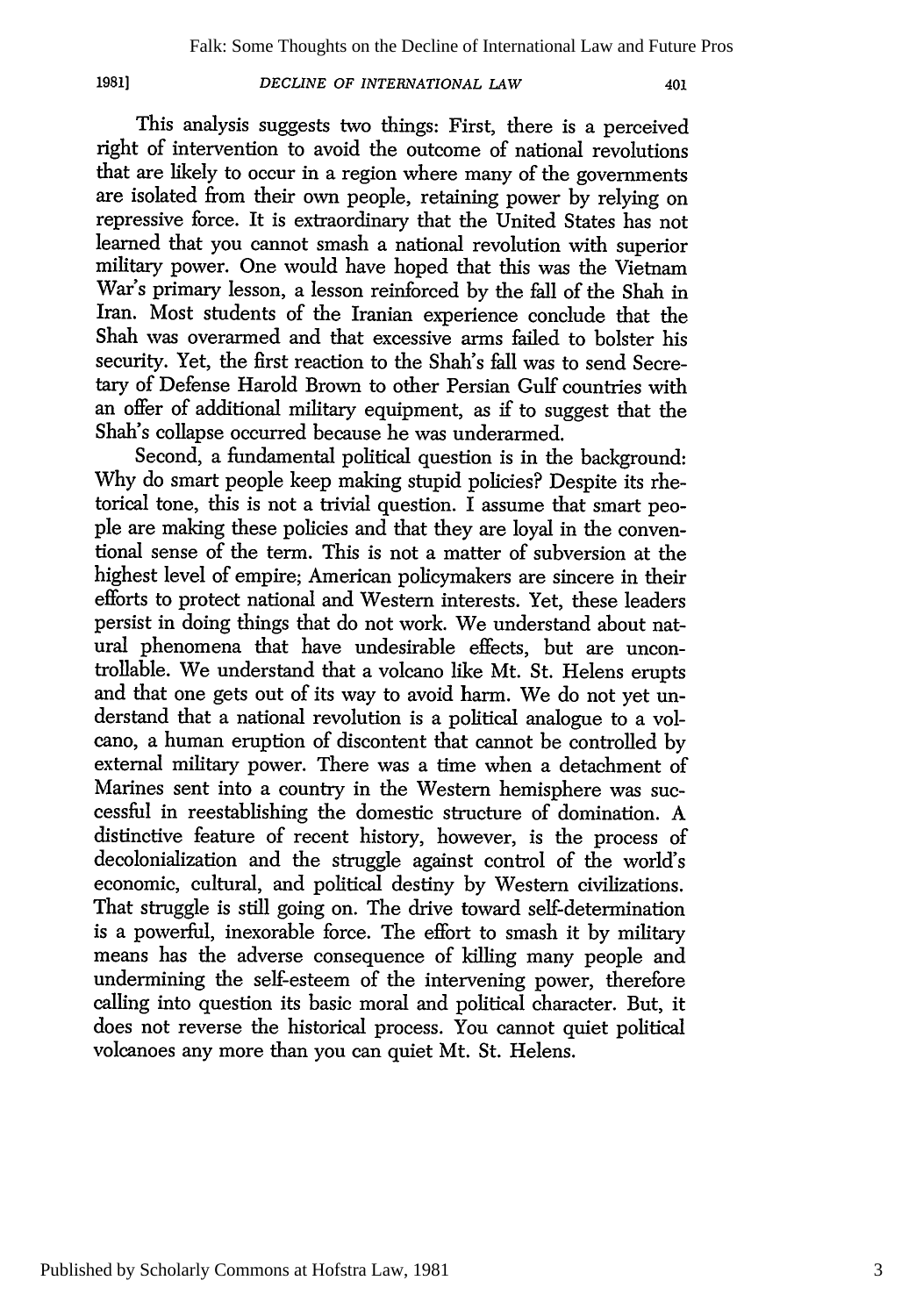**[Vol. 9:399**

Not only is the United States engaged in such an effort in the Third World, but its rival superpower is comparably engaged in an equivalent mission in Afghanistan. With what seems to be a tenyear lag between what happens in Washington and what happens in Moscow, there is now direct Soviet military intervention in a Third World struggle for self-determination in Afghanistan with depressing repetition of the same indiscriminate-killing tactics that were used by the United States in Vietnam. Both great constellations of military power perceive themselves in a position of decline in the world, less able to control what is for them an adverse historical process. For the Soviet Union, the reversal of China's relationship to the West from one of antagonism to one of virtual alliance is an extraordinary loss of Soviet power and position. This geopolitical defeat probably provides a large part of the explanation for recent increases in Soviet military efforts.

Imperial powers finding themselves losing their external control while retaining military prowess have always been exceedingly dangerous. This current instance of joint imperial decline occurs at a time when weapons of mass destruction are becoming increasingly routine instruments of statecraft. Returning to the concreteness of the Persian Gulf region, it is well understood that the rapiddeployment force is a nuclear trip wire. It is much too small to deal with either a significant internal threat in one of the region's countries or with a determined Soviet challenge. What the socalled Carter doctrine really involves is a reversion to the Dulles era of massive retaliation. The new nuclear policy is represented by the recently announced Presidential Directive No. 59, which alters the status of nuclear-weapons doctrine and makes it clear to the public for the first time that the so-called flexible targeting approach will govern foreign policy regarding the defense of vital interests. We can expect further movement in this direction from the Reagan-Haig foreign policy.

Not only do we have the phenomenon of the West, particularly the United States, trying to destroy the process of national revolutions by military means, but for the first time this has become enmeshed with a rivalry between the superpowers for oil, the most critical resource in the world. We do not know the extent of Soviet dependency in the future on oil imports. There are studies indicating that the Soviet Union will be dependent on imported oil by the middle of the 1980's. To the extent that such projections are correct, they suggest a powerful Soviet interest in maintaining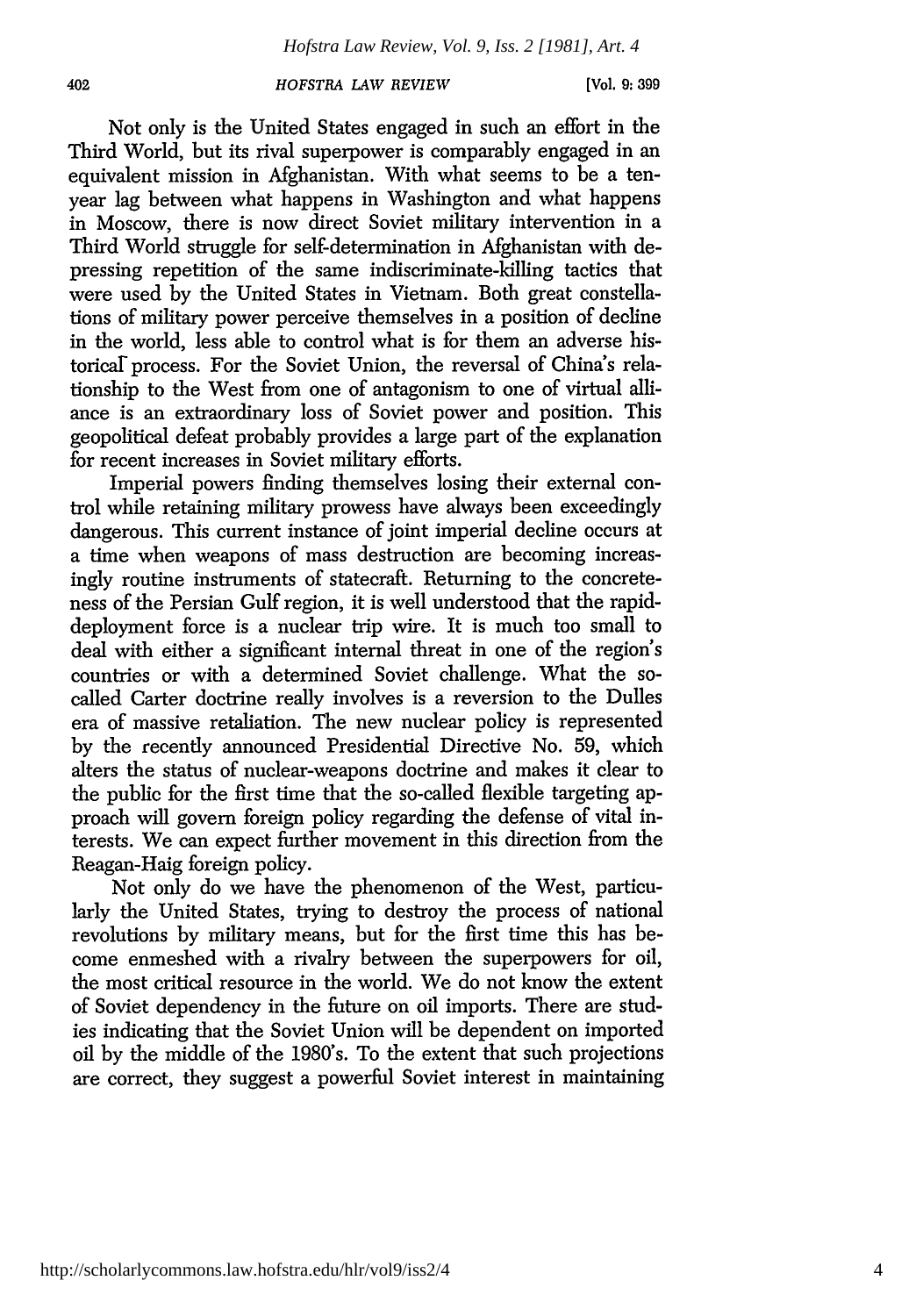403

at least an open door to the Persian Gulf. If the West insists on control and the Soviet Union insists on an open door, we have the ingredients for general warfare with weapons systems that are increasingly unstable and doctrines that are growing less sensitive to avoiding nuclear holocaust.

These developments exist against a general political background of domestic problems that neither the Soviet Union nor the United States is able to confront or solve. The exaggeration of the external challenge by the leadership of both nations results in part from an inability to achieve a domestic economic policy that can deal with the pressures and contradictions of slow growth. Americans do not have the tools to deal with unemployment and inflation in a context of increasing production costs arising from more expensive energy and more burdensome environmental regulations. We do not know how to deal with these problems, but we lack the political courage and vitality to acknowledge our ignorance. Therefore, one encounters the process of hyper-consensus emerging, an excessive consensus on what the danger is. The recent Presidential debate in the United States highlighted a controversy as to whether the defense budget should be increased by 5% or by some higher increment. This is merely a narrow tactical dispute within a larger militaristic consensus. The implications are alarming-both for democracy and for our capacity to deal constructively with the internal and international challenges that face the country.

The diagnosis adds up to the fact that the Western powers, as well as the Soviet Union, are pursuing self-destructive policies that are also exceedingly dangerous to others. In addition, both countries are beset by internal contradictions that their leaders do not know how to overcome and are unable to confront. This is the essential overriding circumstance that confronts us as we enter the 1980's. In facing this circumstance, it is important to acknowledge how serious the situation is and how addicted we are to false solutions and wrong understanding-the opposite of what the Buddhists call right understanding. The consequences of our wrong understanding are likely to be exceedingly grave. There is a joke that is popular in Moscow. It consists of a conversation between Ivan and Ilya which goes as follows: Ivan says, "What will you do when the nuclear alert comes?" And Ilya says, "Well, I will wrap myself in a sheet and walk slowly to the nearest cemetery." Ivan says, "Why slowly?" Ilya replies, "Well, not to cause panic, of course."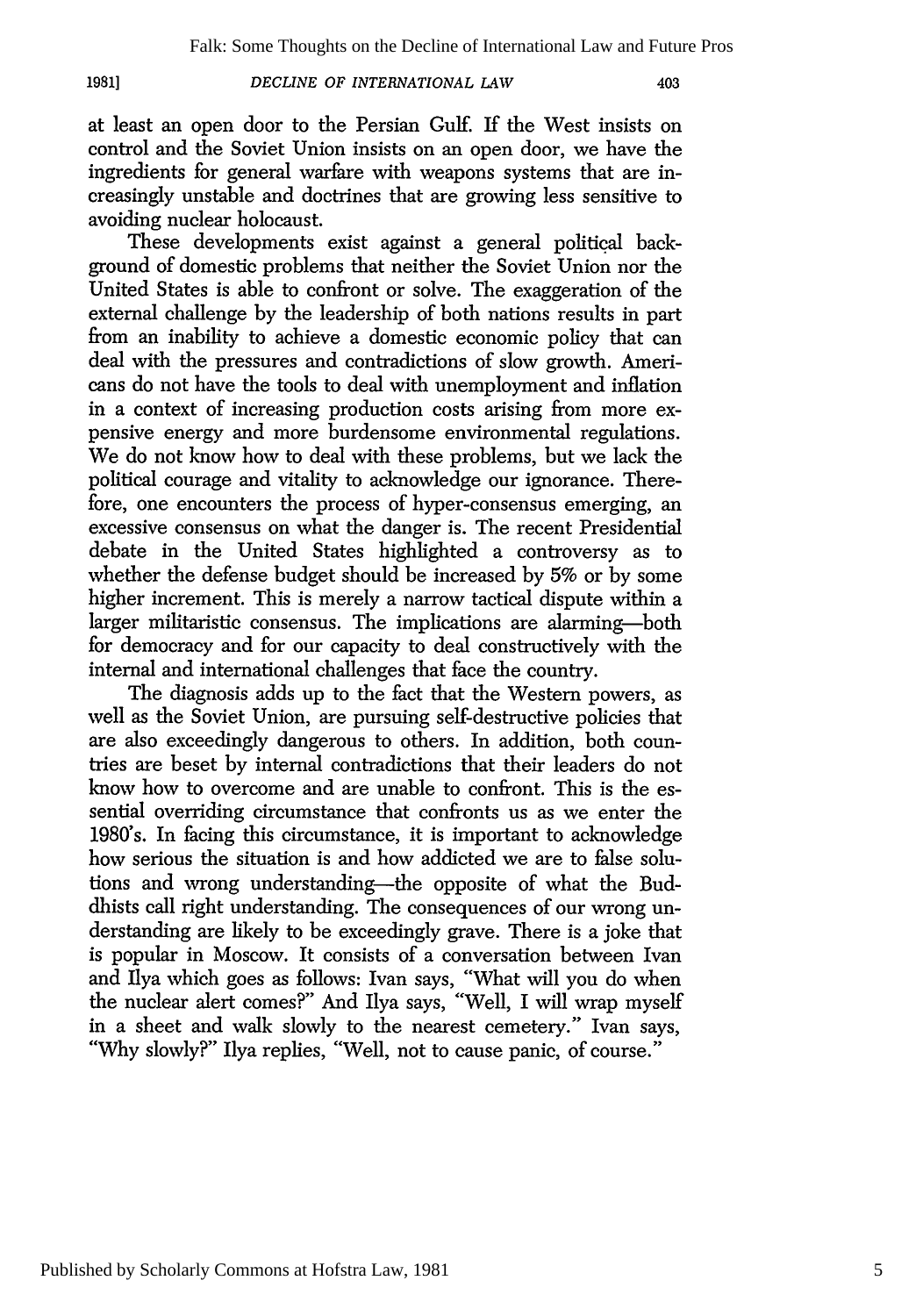Many of our political, intellectual, and human mechanisms these days are designed to avoid panic—in ourselves and others. This kind of civilizational escapism is one symptom of the situation. We now know that in dealing with drug addicts or alcoholics, the first step in a cure is to get such individuals to grasp firmly their identity as addicts or alcoholics. Until they have acknowledged such an identity and really feel it, there is no prospect for change because there is resistance to the reality that is involved in change. In my view, a true assessment, or as accurate an assessment as possible, is the only hope for world change and therefore is, in a sense, a commitment to hope. If we are truly hopeless, feeling trapped, paralyzed, numb, then of course there will be no willingness or capacity to confront uncomfortable realities. Those who go through life as addicts of one sort or another, successfully insulate themselves from their own identity. They do not see themselves as others see them, in the way that they are in some objective sense. When it comes to geopolitics, which hide in the abstractions of state power and foreign policy, the problems of detecting destructive addiction are particularly acute. Centuries of ideological conditioning keep us from recognizing and dealing with our situation. We have gotten away with escapism for a very long time. However, we now live in a period when we are no longer able to get away with it, and when understanding the future is nothing more than a sensitive interpretation of the implications of the past and present.

The Chinese have a proverb that goes: There is nothing more difficult to predict than the future. While we cannot know the future in an exact way, we can try to suggest as honestly as possible the likely consequences of the present. In this world of change and ferment, there is the possibility of achieving an understanding that is more constructive in coping with the historical trends that challenge us and in responding to them. The old ways are not working and the sooner we can allow ourselves to acknowledge this reality, the better the chances are that we can do something positive about it.

The efforts in this century to deal with international society's problems have concentrated on four broad areas that exhibit both the potential and limits of international law and international institutions. The area of greatest success has been in what I call the management of complexity. There has been a surprisingly resilient capacity on the part of sovereign states, governments, and nongovernmental actors to contrive mutually beneficial ways of dealing with the implications of interdependence.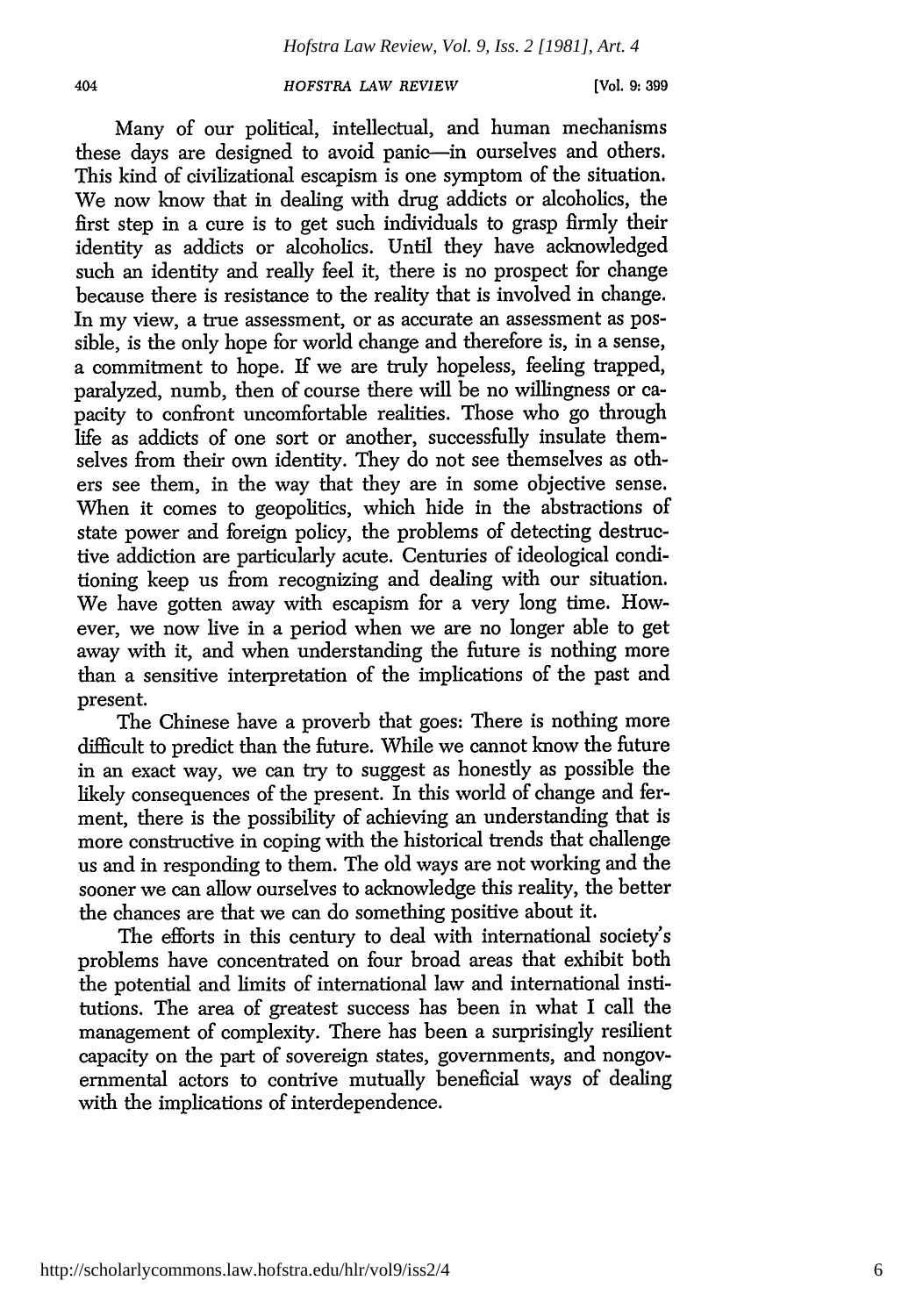The second area of effort, one where there has been less success, is the containment of conflict within tolerable limits. A major aspect of the containment effort has been an attempt to build procedures and a worldwide consensus prohibiting aggressive uses of force. The failure to abandon aggressive force altogether represents a very serious deterioration in the quality of international order.

The third major area is of relatively recent origin. I call it the promotion of decency in the world. Its most important form is the notion that poverty and mass misery are not matters of only domestic concern, but are also matters that affect the quality of international life as a whole, present and future. This notion acknowledges our identity as a single species and recognizes that the human interest emerging alongside national or regional interests is not just sentimental. To the extent that we neglect this human interest, we are at this time risking moral as well as physical extinction. We are more or less alert to the physical threats arising from ecological pressures and the possibility of nuclear war. However, we are much less alert to and much less concerned with the moral threat posed by a world that has zones of privilege and zones of misery and yet is an integrated world in which our spiritual heritage and moral teachings suggest that unity is more fundamental than separation. Unless we honor that heritage, we risk a drastic foreshortening of our own potential.

This danger is compounded by a security system that presupposes a willingness to engage in the extermination of innocent populations. I think there is a moral cost attached to nuclear deterrence, even if it works, that hides behind the consoling and seemingly rational language of strategic doctrine. The willingness to even threaten the destruction of civilization for the sake of secular political ends is repugnant to our religious teaching. It involves idolatry of the secular state. The assumption that the state can engage in unconditional destruction for the sake of its conditional ends is profoundly irreligious. This civilizational plight is a failure of religious institutions and of the religious sensibility to offer any critique of the exercise of political power and its concentration in the sovereign state.

Another side of the problem involving the promotion of deceny in relation to equity and development is the "whole" question of human rights. To the degree that we tolerate torture, mass killing, and extreme repression, and to the extent that we not only tolerate such abuses but reinforce them by the kinds of foreign policies that are pursued, we deny our own dignity and esteem and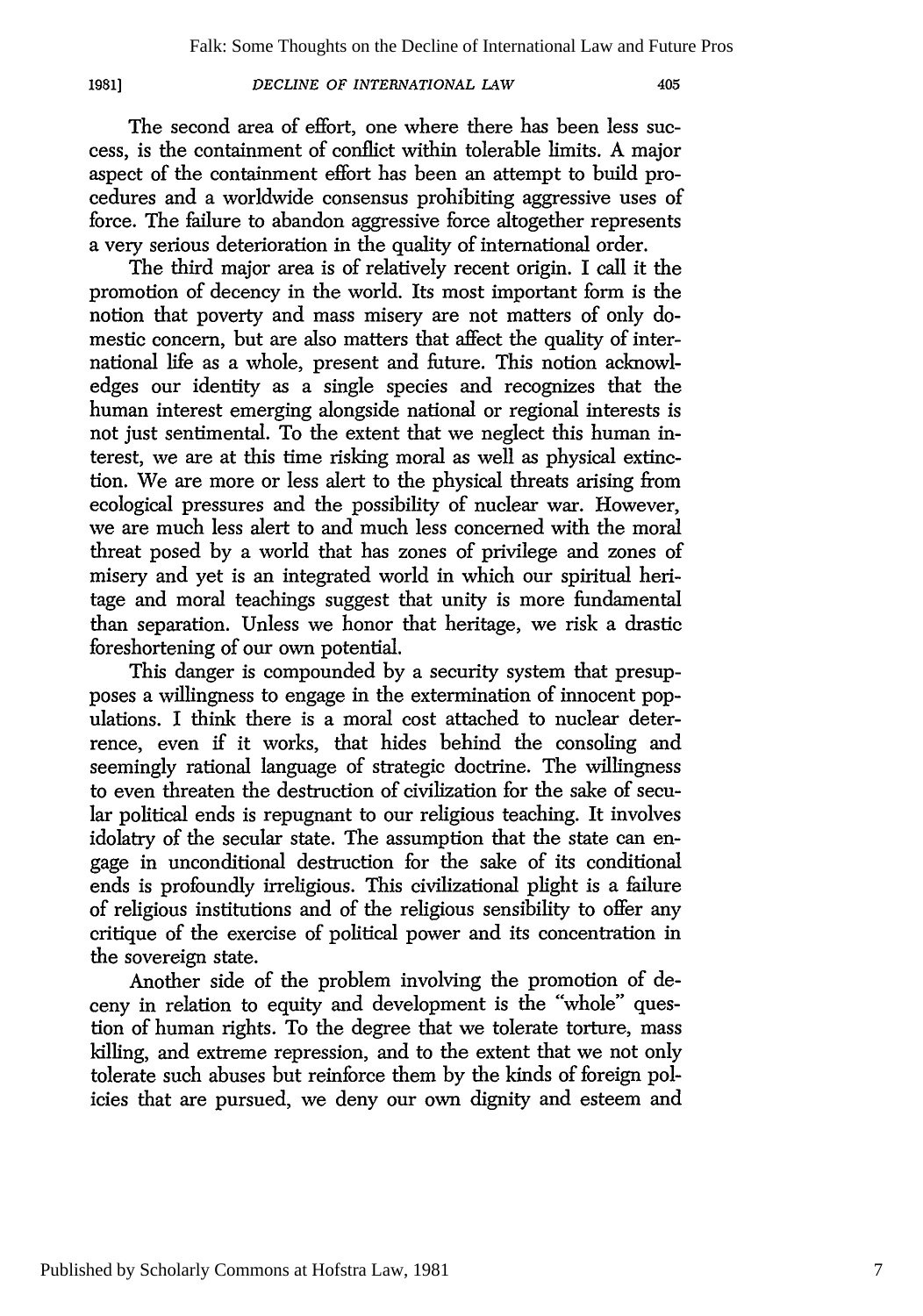406

 $[V<sub>o</sub>]$ , 9:399

condone a process that is exceedingly destructive in its consequences. In this area we see the relative impotence of formal authoritative structures to achieve desirable change and the relative potency of informal nongovernmental action to exert significant pressure. It is primarily the world's dissidents, the resistance movements, and the human rights actors, especially those independent of state power, that are creating possibilities for change and the basis for hope, and not the codes that are drawn up by governments and ritually endorsed by international institutions. Legal instruments are all very well as background, but the foreground is the struggle of real people against real structures of domination and oppression. The future of human rights is the future of those struggles.

The fourth general area of international effort relates to avoiding the catastrophe of nuclear war. Here, we encounter a colossal failure on the part of international law and the organized international community. The degree to which nuclear weapons have been accepted without being subjected to serious scrutiny from even an academic viewpoint suggests an astonishing complacency within professional circles. Weapons of mass destruction overwhelm the traditional law of war, and yet one can find few lawjournal articles or serious academic treatments of these issues. The fundamental challenge is one of political will to achieve restraint. Such restraint is absent in the centers of power, illustrating the ineffectiveness of moral and legal reasoning. The gap between the normative and the practical is something we need to grasp and interpret in an honest way. It is far better to take account of this distance, than pretend it does not exist.

We also have to take note of the practical failures of the existing logic. These failures are producing an arms race that is diverting resources from needy people throughout the world and from efforts to protect our environment against destructive tendencies. A large proportion of the best scientists and engineers continue to work in military domains. In the United States, one of the consequences of this diversion of brainpower is the reduced productivity of American industry relative to Japanese and German productivity. This relative decline is in part a reflection of the fact that Japan and Germany are not quite as locked into the war system. They had the good fortune in this respect to lose the last big war, and therefore have been forced to devote themselves to things that are more constructive and more sustaining to them.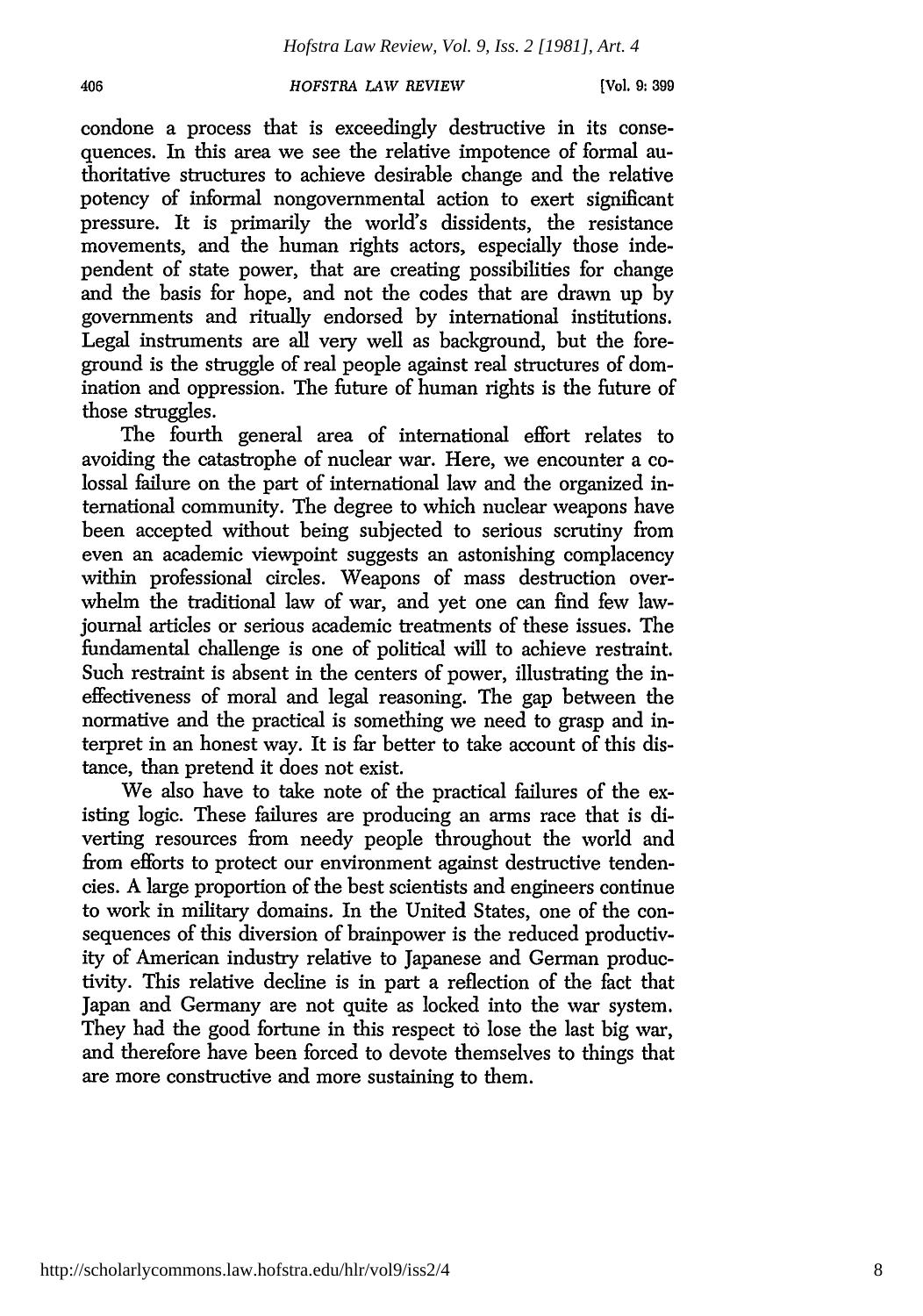#### **1981]**

## *DECLINE OF INTERNATIONAL LAW*

407

The self-serving reliance by the powerful on the nonproliferation treaty<sup>2</sup> as an answer to the hazards of nuclear war is a false solution unless combined with denuclearization and nuclear disarmament. You cannot create two worlds-one of countries that rely on nuclear weapons for their security and continue to innovate new weapons while telling others with security problems that they cannot have them, and one of countries that have unconditionally denied themselves access to such weapons. Why should other states not follow the example of those that are most powerful and successful in this world system? If nuclear weapons are acceptable for the Soviet Union and the United States, they are acceptable for Israel, Uganda, and others. To fool ourselves that such a calculus does not apply to nuclear weapons achieves nothing as far as a sound international order is concerned. It is increasingly useless to discuss nuclear policy in the Third World if one continues to think of a dual order of nuclear and non-nuclear states as being a "given" of the post-colonial imperial era. Anti-proliferation policy is perceived by most of the Third World as an illegitimate aspect of the sovereign-state system because it is antithetical to the notion of state equality and sovereign equality. I think there has been a real failure, even on the analytical level, respecting the avoidance of nuclear-war catastrophe within the world system.

 $\mathbf{r}$ 

Ł.

In contemplating the future,<sup>3</sup> there are three basic directions that are useful to explore. The first way to approach the objective setting is to say we must work out an international order that is consistent with the state system since it is the only order we have. The logic of the state system is the logic of territorial actors that do not trust each other, that are in competition and are struggling to maintain their security by being strong. To the extent one adopts this logic, one must be wary of things like human rights and the United Nations because they are inconsistent with the management of short-term nationalistic concerns that preoccupy state leaders. Promoting human rights is inherently interventionary, and intervention is incompatible with the smooth working of the state system. There is a tension between the two which is usually unac-

<sup>2.</sup> Treaty on the Non-Proliferation of Nuclear Weapons, [1968] 21 U.S.T. 483, T.I.A.S. No. 6839.

*<sup>3.</sup> See generally* Falk, *A New Paradigm for International Legal Studies: Prospects and Proposals,* 84 YALE L.J. 969 (1975).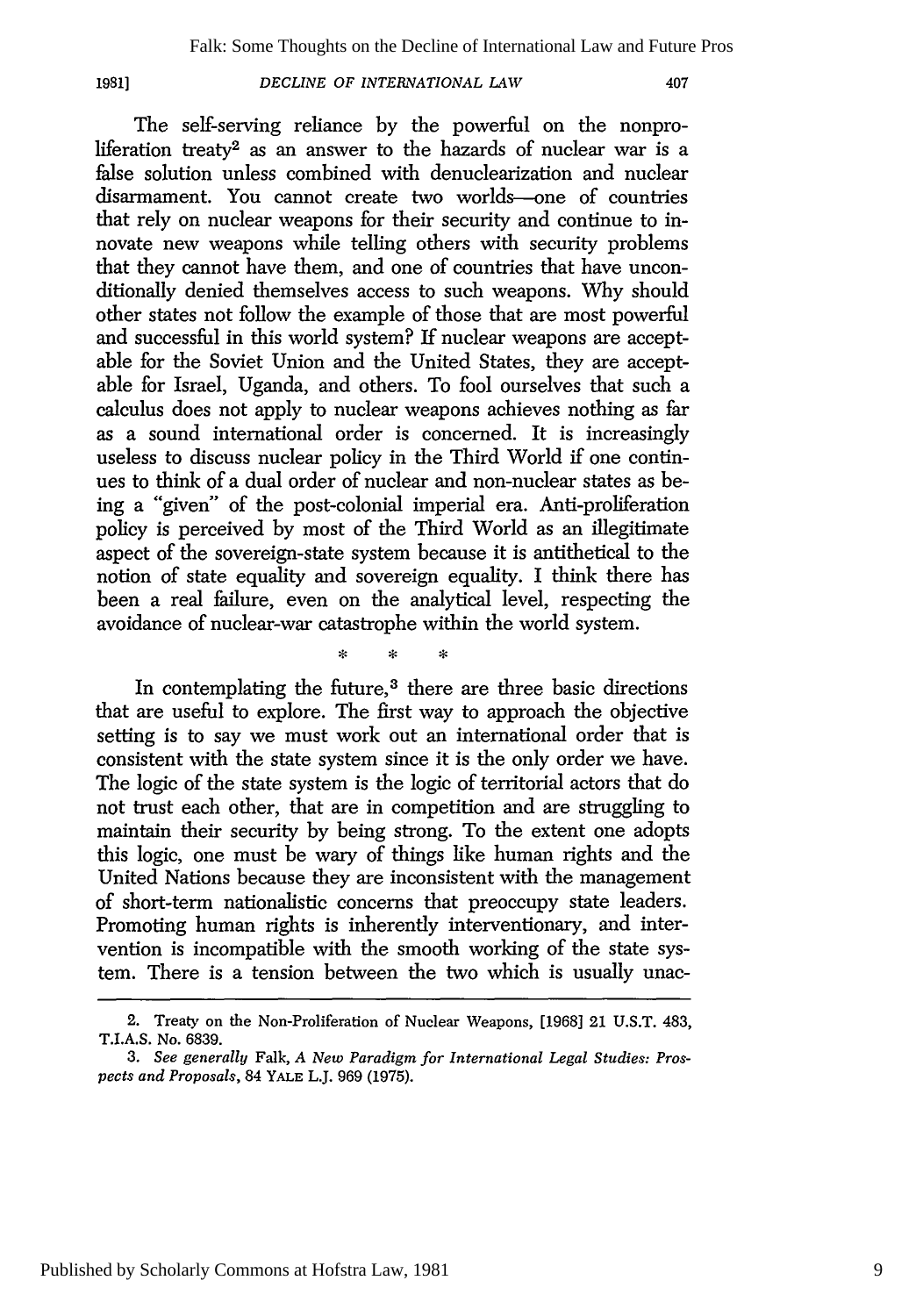knowledged, but exists on a very real level. Similarly, disarmament is a silly thing to work toward in a system of distrust and competitive pursuit of security and strength. Yet, there is something to the idea that trying to make the state system work in accordance with its own logic is preferable to an innocuous supranationalism. It is necessary to understand that we are living primarily in a state system in which power is currently distributed and concentrated. This system has a certain logic related to its persistence. It is useful, therefore, to moderate the operation of this logic. Such an orientation would lead us, for instance, to a better understanding of why the nonproliferation treaty does not work in such an order.

The second and still conventional view of the general situation suggests that we are in a period of what I call evolutionary statism. We are trying to adapt the state system's operation to meet developments on other levels of social organization. In this second view, it is a needless simplification to reduce everything to the logic of the state system when actors like international financial institutions, the World Bank and International Monetary Fund, the United Nations, and multinational corporations are creating a world different from the classical state system. A new world order is emerging which is more complicated and has several ordering logics that are simultaneously operative. When taken together, this system provides instruments for meeting some of the challenges that threaten the quality of international life-both its sustainability and capacity to deal with human issues. This kind of evolutionary statism has been the sustaining force of the liberal idealism existing since the formation of the League of Nations. You cannot get rid of the state, but you can mitigate its worst features with other kinds of developments and institutions. In time, the total mix of these reforms will produce a genuinely new reality.

The third view assumes that we are at a Grotian moment. That is, we are at a time when an old system of world order is unable to deal successfully with the challenges being posed to it, as feudalism and medievalism were unable to deal with the problems of Europe from the fourteenth to the seventeenth centuries. A new kind of order is trying to emerge, and the seizing of the Grotian moment, so to speak, is a matter of synthesizing the old that is dying with the new that is emerging in a way that goes beyond evolutionary statism and results in the formation of a political community and a political framework which is planetary in scope and directly responsive to the human interest. This does not mean that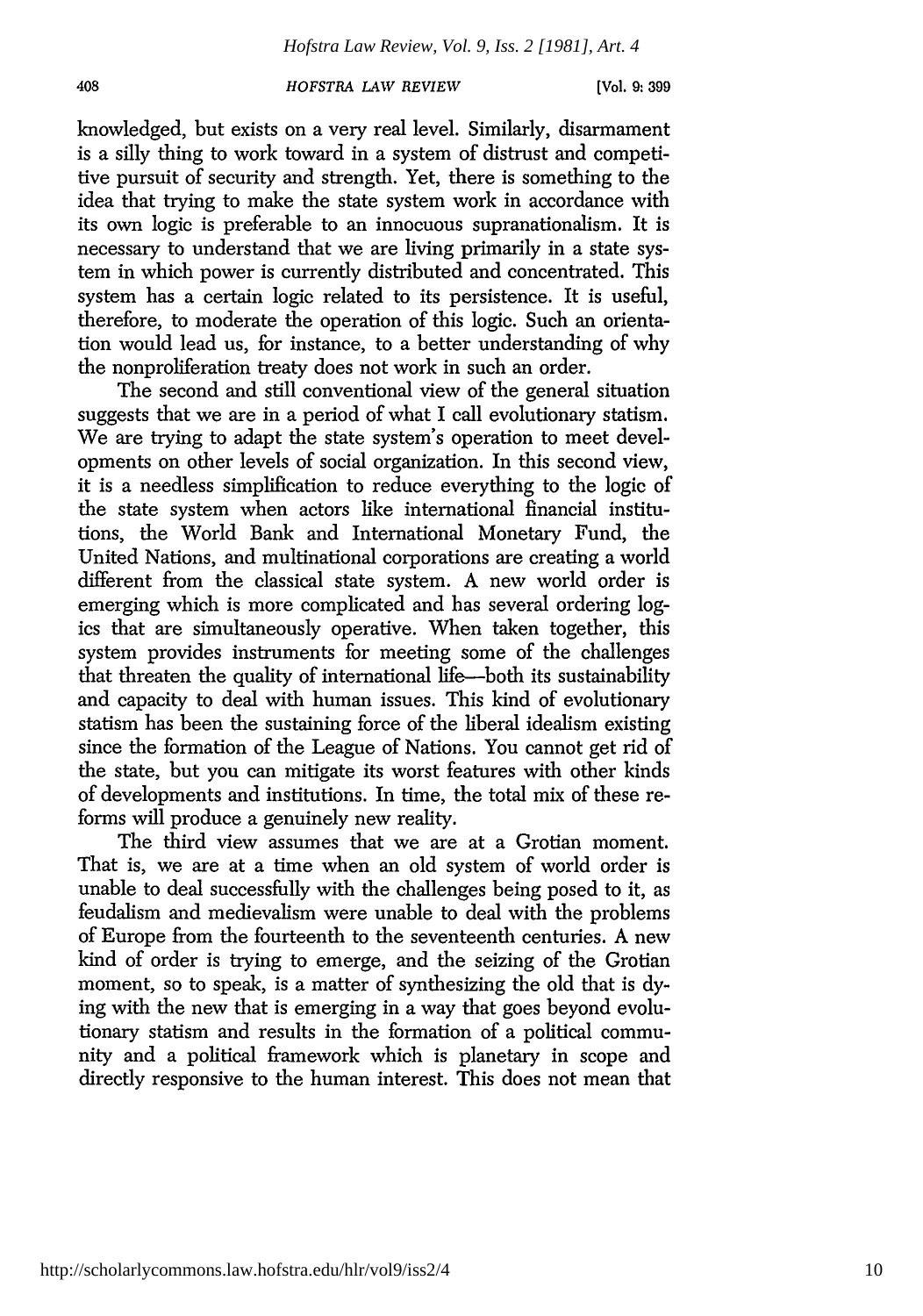409

such a transformation will occur in the 1980's or the 1990's, but that the positive direction of development is toward a set of attitudes and values with a less materialistic, less territorialistic, and less militaristic view of what security is about. There can either be a breakdown or a breakthrough during the transition period. It will require great courage and strength to participate not merely as passive spectators in the fundamental destructive dynamic now unfolding.

I want to close with a basic observation about the new decade. It is obviously a time of hazard. But, if one looks carefully, it is also a time of great opportunity and hope because the severity of the failures that are now cumulating gives world society the possibility of moving in new directions. With regard to international law, I propose that we take seriously aspirations for a more decent and humane world. These aspirations are not merely pious pipedreams, but are grounded in our will to survive and evolve as a species. What my perspective reduces to is a plea that we believe our own normative analysis and begin to act as if it really matters.